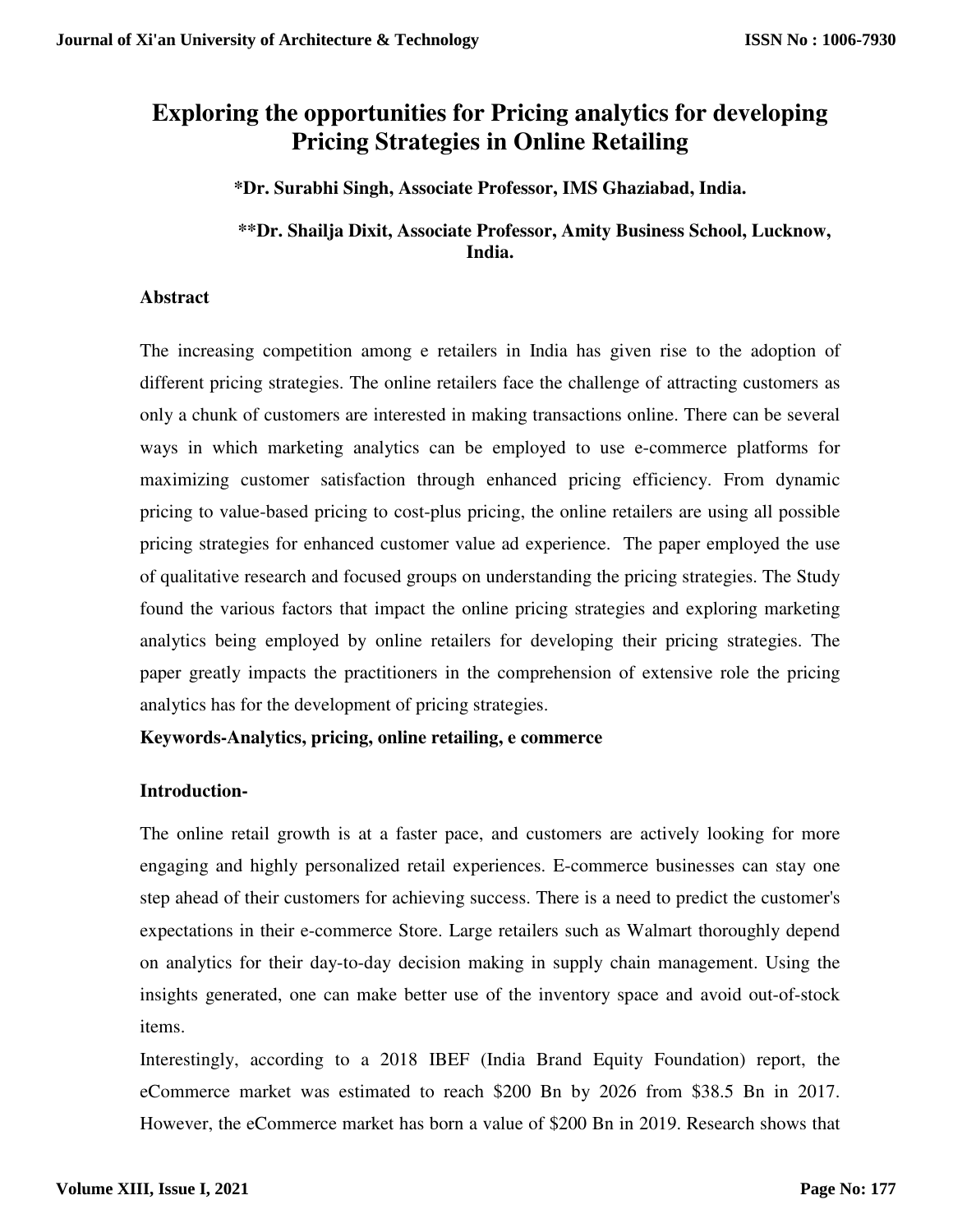amongst various other reasons, pricing is one of the most important reasons for the online success of companies.

In the Study (Liu, 2012), the authors identify three factors influencing Internet company pricing strategy: the reputation of an online seller, customer awareness level, and competition. The type of pricing strategy used by online retailers is dependent on several factors, namely market rate, price variations, and product bundling. The pricing position of online store determines the consumer behavior and their decision choices. The online store's USP determines whether a store is price/ discount-centric or value-centric. Online retailing's expand nationally and globally as customers abandon historic high streets and shop from home or on the go. The popular trend of selling online is by OWM (online website mall), third party e-commerce platforms like eBay, Taobao, etc.

### **Theoretical Background-**

Microsoft's bundling of the software applications in the onsite retail space on a particular day, it is noticed 400+ combo offers from Snapdeal in the camera & accessories category. In contrast, PayTM has 200+ combo offers, and Amazon has 3000+ combo provides in the same category. Similarly, in the hair care category, significant variance in combo offers is observed across marketplaces.

It has been noticed that marketplaces have a varied number of products sold in packs across different brands (2500 in Amazon, 800+ in PayTM, and 500 in Snapdeal on a specific day. Costs, namely search costs and transaction costs, determine other differences to traditional markets (Geyskens et al., 2002; Reynolds, 2002). Pricing strategy is an essential element of the digital marketing strategy (Singh, 2018). Patterns in the analysis emphasize the opportunities for differentiated pricing at a customer-product level, based on willingness to pay (McKinsey, 2014). Marketing analytics is the science of data that is employed to develop pricing strategies in online retailing.

The Literature states that business firms differ in the elements of productivity, remuneration levels, and so on. Exporters evaluate the non-exporters on some of the features (Ranjan and Raychaudhari, 2011). The digitization has changed the business activities by offering multiple options. The change has fundamentally altered the landscape of marketing practices. Technology provides many versatile tools that firms can employ to cultivate and maintain their marketing practices, such as – customer touchpoints, relationships with customers, and empower the businesses to interact globally with customers.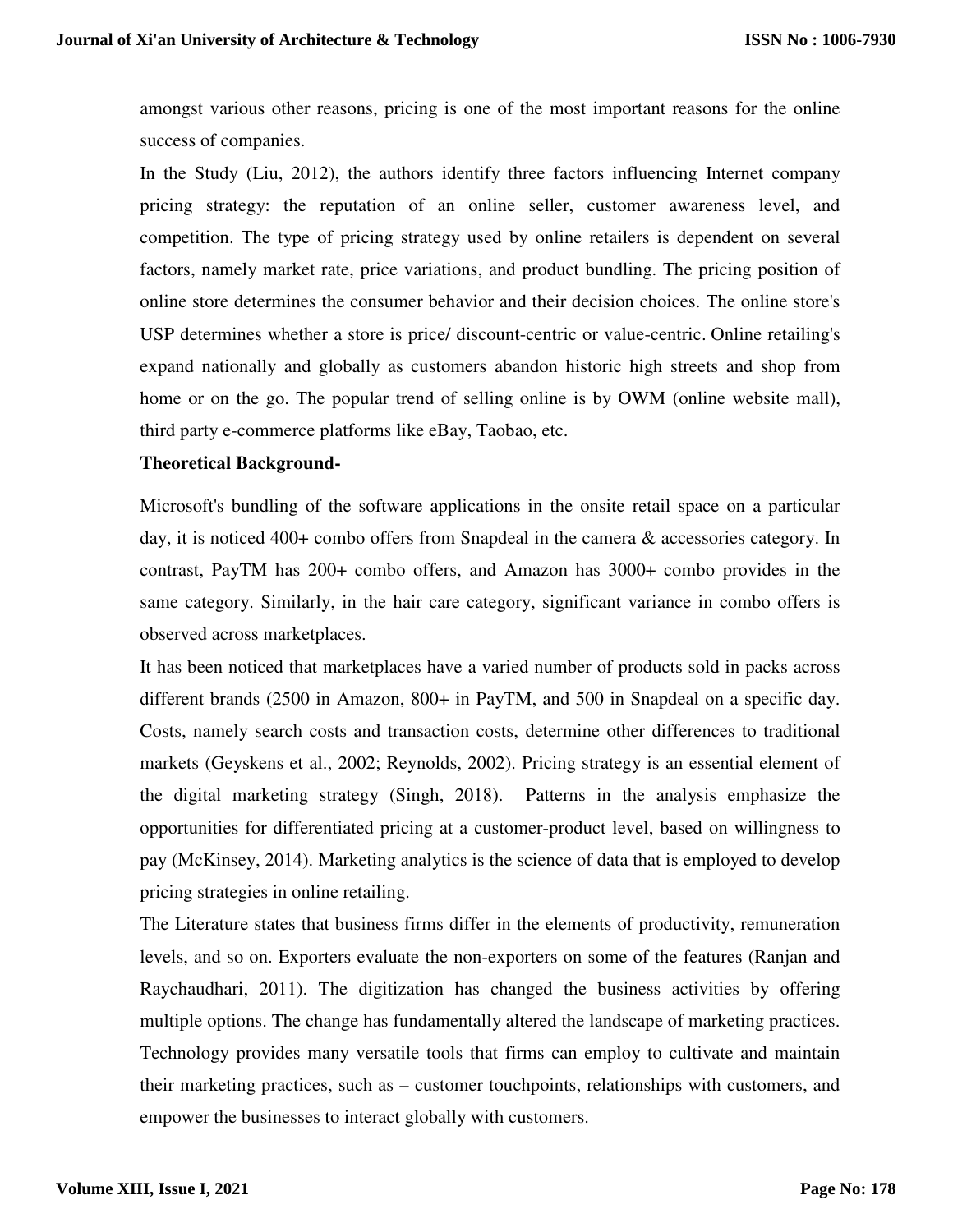This mega-trend is a new business norm not only in the developed world but also in emerging markets. For example, Facebook enables many small and medium companies to promote and communicate their products globally (Manyika and Lund, 2016), while Alibaba also facilitates the efforts of different value holders.

Even life insurance indicates less price dispersion due to online price comparison sites (Brown and Goolsbee, 2002). Costs still are an essential ingredient for pricing. The Study of how the diffusion of an e-channel affected the geographic trading patterns and price dispersion of the wholesale (Overby and Forman, 2014).

When a manufacturer tries to expand her market through two online channels, she meets the same questions in these traditional researches. One of the critical issues is to price simultaneously in two online channels. Information technology has increased efficiency, which in turn reduces transaction costs (Bakos 1998, Litan and Rivlin 2001). The Study had objective to examine the impact of pricing strategies as a promotional tool in the organized retail sector in India (Kumar, 2014).

The manufacturer & company should consider the level of knowledge of the customers while deciding the price of the product. Customer knowledge would be highly-priced sensitive (Bareja and Sain, 2014). In a report titled 'Online Retail Forecast (2017-2022) the Asia Pacific', Forrester Research has found that Amazon India is now behind Flipkart by only 1% in GMV market share for 2017, in comparison to 5% in 2016. Homegrown e-commerce player Flipkart's standalone market share was 31.9%, while Amazon's was 31.1%, according to the research report.

A wrong pricing policy could harm a firm's profit or even drive it to bankruptcy. Incorrect pricing causes deadweight loss. Deadweight loss denominates damage, which could have been avoided by proper allocation of resources, I .e. in this case, optimal pricing in both sales channels. The deadweight loss occurs, and a price lets some consumers forgo a purchase that would otherwise have taken place and thus lowers a firm's profit. Second, a price tool would bring many consumers, but ceteris paribus, due to low prices, the benefit would not be adequate. Therefore, optimal pricing strategies lead to maximizing profit in industries that sell similar products on the Internet and through traditional channels (e.g., Varian, 1995; Shapiro and Varian, 1999; Liebowitz, 2002; Skiera 2000). In general, the price is always an essential competitive issue in satisfying consumers (e.g., Wallace et al., 2004).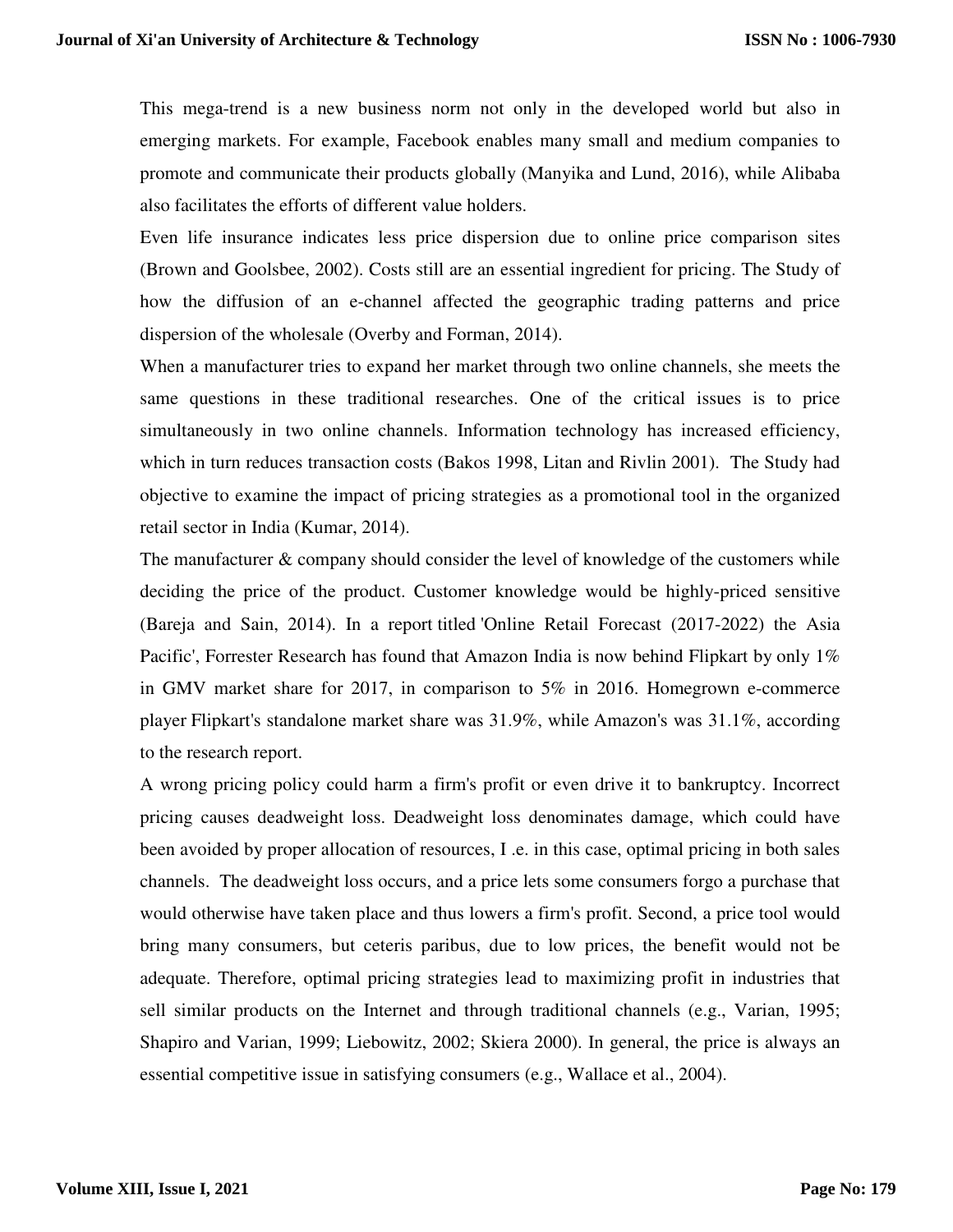### **Costs and Pricing**

E-commerce is the online transactions: selling goods and services on the Internet, either in one sale like Amazon or through an ongoing operation online (Frost and Strauss, 2013). The E-commerce firms include Amazon to Netflix and capture various types of data (orders, baskets, visits, users, referring links, keywords, catalogs browsing, and social data. They are divided into four types -transaction or business activity data, click-stream data, video data, and voice data. In eCommerce, data are the key to track consumer shopping behavior in personalized offers. They are collected over time using consumer browsing and transactional points. This section presents different types of big data along with their implications for ecommerce.

Through an intelligent pricing policy accompanied by supportive investments in promotion and distribution, the firm attains the competitive advantages, which should result in higher sales and profit for a firm. In the online market, firms could adjust prices instantaneously, and these price changes are immediately registered to rivals along with customers, allowing opponents to respond to price cuts with their own.

In the online market, costs, like search costs and transaction costs, decide the differences to traditional markets (Geyskens et al., 2002; Reynolds, 2002). Values are an essential ingredient for pricing. These costs directly influence consumers' reservation prices and their willingness to pay. Especially the digital media, where the search costs play a tremendous role.

The Internet encourages competition and seems plausible (e.g., Alba et al., 1997). The price comparison sites quote consumers a detailed overview of offerings. Brynjolfsson and Smith (2000) state that due to lower supply costs, higher price competition, and therefore the removal of natural monopolies and prices decrease online. The studies indicate that prices are distinctively lower in the online channel than in the offline channel. The digital information goods have reduced costs in online media since they contain no extra new feature, and price competition may be enforced (Ancarani and Shankar, 2004).

The price is the principal attribute to attract consumers to an online shop (Reibstein, 2002). Online trading promises the potentials of an entry barrier, easy access to information, and low transaction costs. These features of online trading imply that the growth of e-commerce has the potential of realizing often stated economic ideals for a genuinely competitive market- low search costs, intense price reactions, low margins, and weak market power. Such benefits might provide significant welfare benefits to consumers. (Tang and Xing, 2001)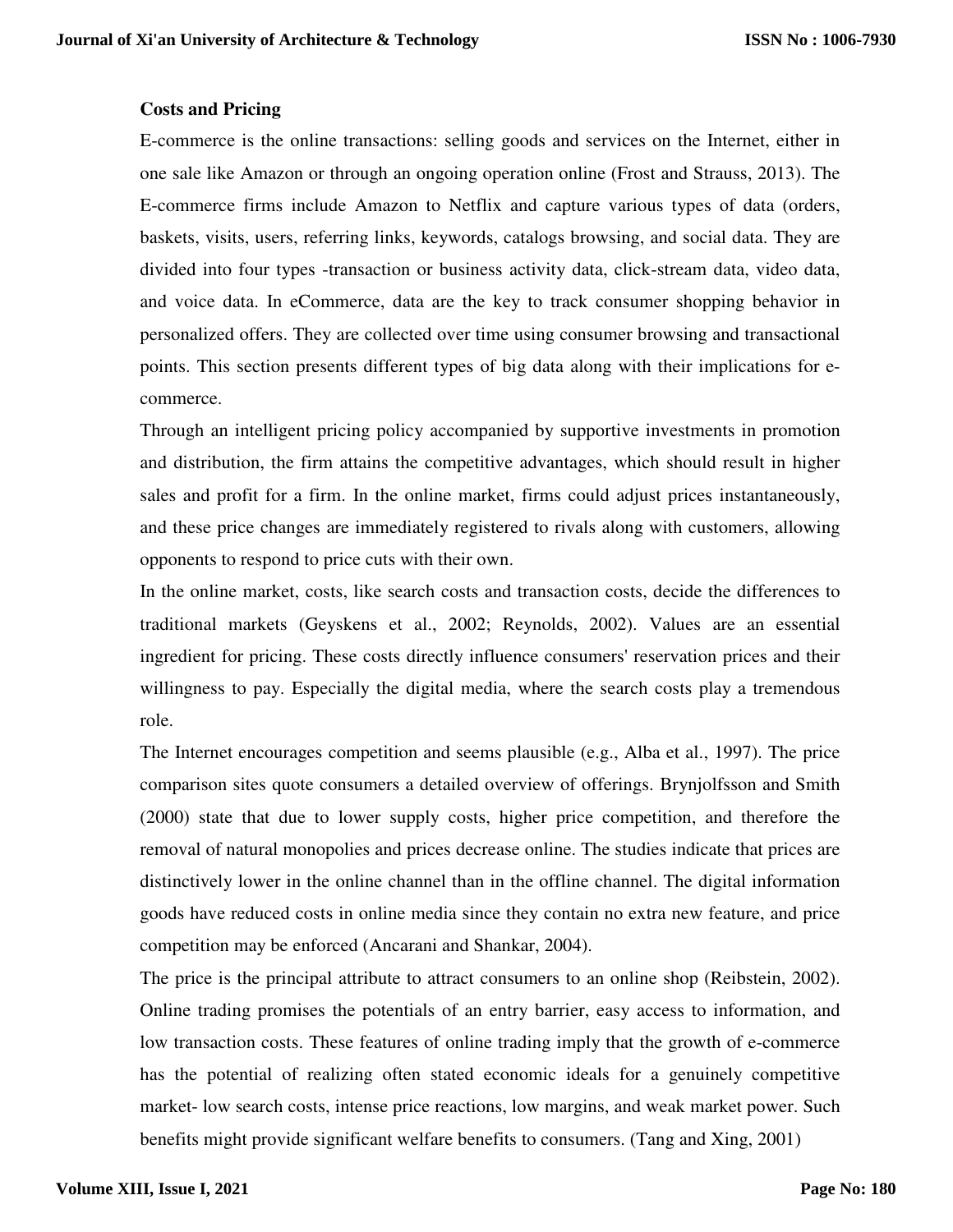The belief that price is a purchasing factor for online buyers was reinforced by the site's objective of offering the lowest prices (Armstrong, 1998; Gurley, 1999). Bakos (1997) made a precise prediction about the emergence of frictionless e-commerce: lower buyer search costs in E Marketplaces that promote price competition among the sellers. The effect will be most dramatic in commodity markets, where intensive price competition can eliminate all seller profits'. Consequently, lower search costs should lead to lower prices, which tend to decrease towards a perfect competition level.

By reducing search costs, many analysts expected the Internet to make electronic markets more competitive, leading to lower prices and less price dispersion. The work by Chen and Hitt (2003) indicates that a reduction in search costs may lead to an increase in price dispersion. The hypothesis got supported by the empirical work of Brown and Goolsbee (2002). Finally, Baye and Morgan (2004) demonstrate that price dispersion may be an equilibrium outcome if firms operate subject to bounded rationality resulting from satisfying behavior, or if firms are reluctant to alter pricing strategies because they view the payoffs as small relative to the costs.

More recent studies explained why price dispersion continues to exist in online shopping, focusing on seller characteristics (Ratchford, and Shankar, 2003). Increased access to the Internet allows Consumers to obtain price quotes for a specific product from literally hundreds of sellers, have significantly reduced search costs for a large number of consumers.

The prices get associated across products and over time. The sellers with low prices generally charge flat rates for all items within a given product category. Small price sellers in one time period are among the short price sellers in the future. The dominating prices across products and over time may further reduce search costs for consumers who shop online.

Davis and Hamilton (2004) deliver four suggestions: menu costs, information-processing lags, customer acceptance, and diplomatic identification of opposite responses. The fifth cost of market conditions is added and computing the best answers to these, leading to periods of inattention.

#### **Search Costs and Pricing**

Search costs became an economic topic with the influential work of Stigler (1961). The Internet led to issues such as search costs get reduced by Internet adoption. The Internet allows consumers to undertake the unimpeded search across stores (Alba et al., 1997). Reduced search costs result in increased competition and thereby reduced prices (Bakos,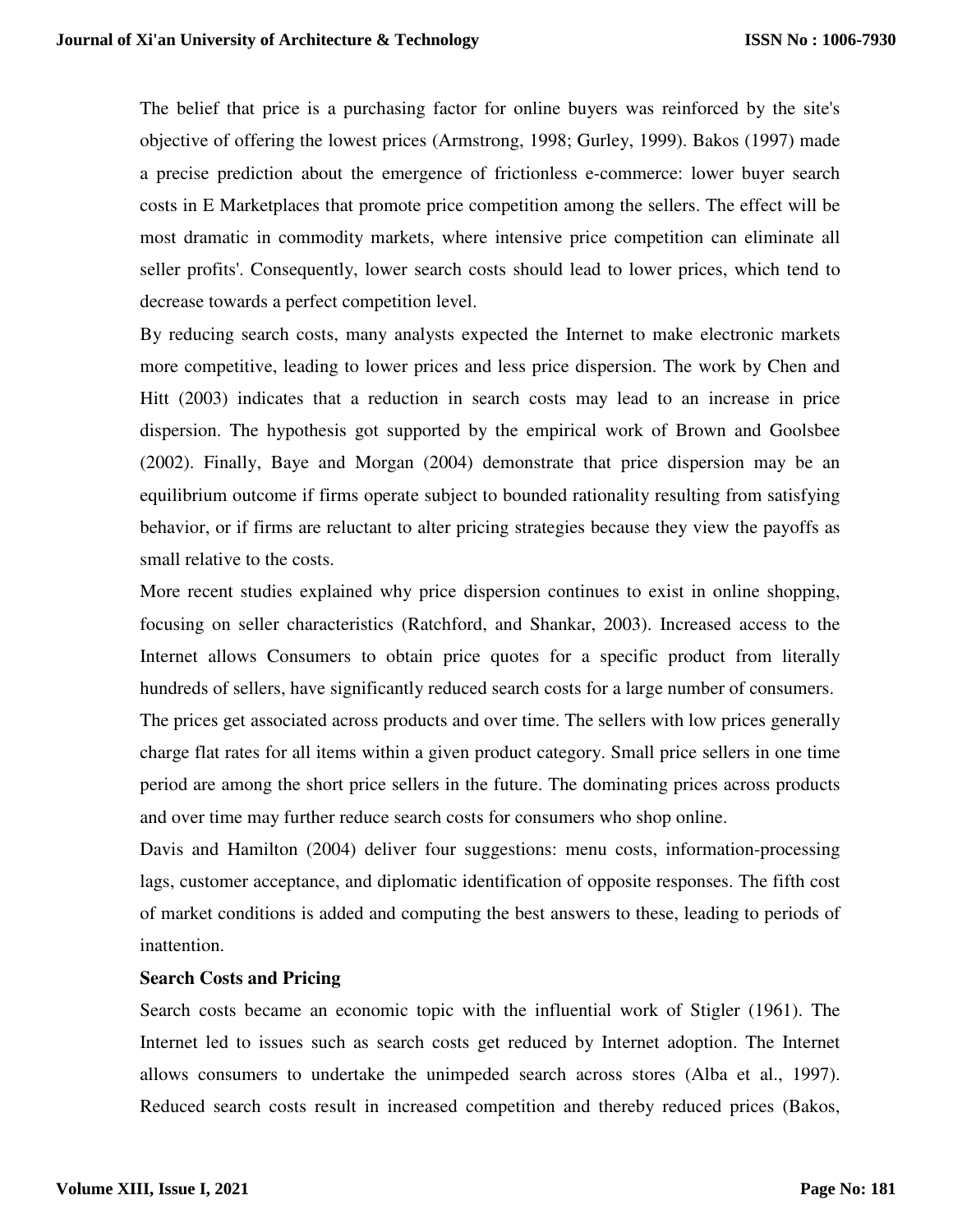2001). The increased competition makes it harder for firms to generate profits (Liebowitz, 2002).

Because of this, firms use brands to enhance search costs and prevent price competition (Bergen et al., 1996). However, lower search costs also allow companies to monitor their competitors better. This may foster collusion, which increases firms' revenues(Campbell et al., 2005). The firms provide better consumer fit as the lower search costs help the firms to identify the able users. The Internet enables the profiling and monitoring back such strategies for evaluation (Bakos, 2001; Lee and Gosain, 2002).

Nevertheless, online search costs may not be small (Lynch and Ariely, 2000). The prices could easily be found; perceived search costs may be high. Search costs of zero imply limited consideration sets for consumers, i.e., consumers' consideration sets are overestimated (Mehta et al., 2003).

There may exist an asymmetric search behavior. The search costs are lowest; consumers tend to search less and vice versa (Zwick et al., 2003). Thus, consumers do not always search for the lowest price (Smith and Brynjolfsson2001). The unique features of the online channel let the firms to expand their offerings cheaply. The online channel helps to serve consumers' needs better and increase their profits (Alba et al., 1997). Furthermore, the menu costs are considerably low, firms can change prices more frequently and a greater extent than in their traditional channel.

The price segmentation allows skimming consumer surplus better(Lee and Gosain, 2002). The online channel may lower transaction costs (Ward, 2001; Liang and Huang, 1998). The theoretical studies state that the online track leads to increased market coverage and the firm's profit (Friedman and Furey, 2003; Bakos et al., 2005). The Internet is often described as a "friction-free" market (Bakos 2001). The rising competition results in lower prices and less price dispersion. Besides the different features of the Internet, decreased search costs can increase price sensitivity. The friction-free market should increase efficiency so that the total welfare rises (Bakos et al., 2005).

Many practitioners rely on a threat from the friction-free market. The reduced search costs boost up the price competition, and the firms try to prevent by introducing barriers (Alba et al., 1997; Odlyzko, 1996; Bakos, 1997; Salop, 1979).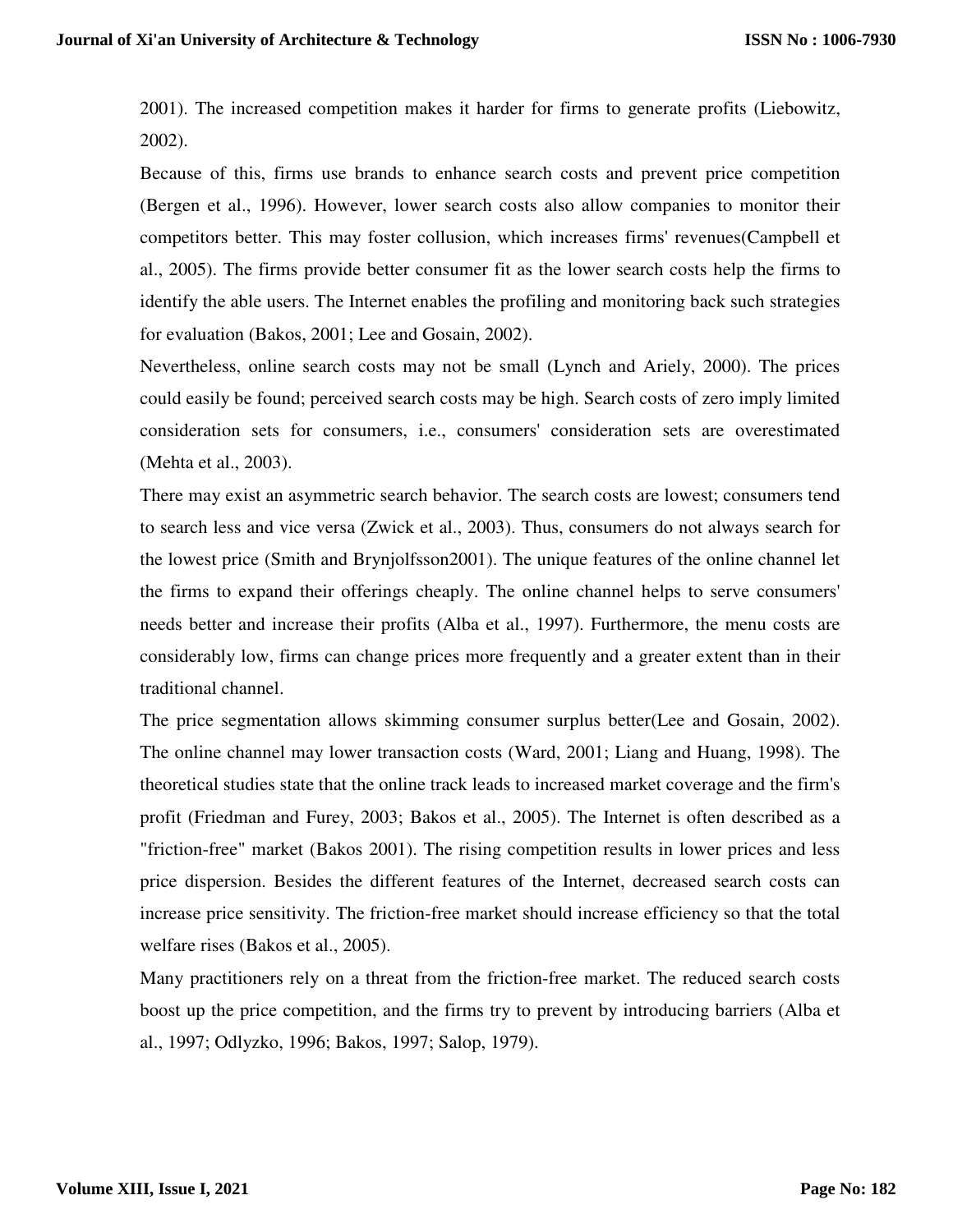### **Price Dispersion**

The competition in the market is called price dispersion. The current Literature tells the information on price dispersion in the online channel among various product categories (Brynjolfsson and Smith, 2000). The travel agencies online have to distinguish themselves from each other by specializing and offering individual prices to its customers. The strategies bring a wide range of prices and high price dispersion.

The Internet allows firms to reach consumers and to customize pricing by direct marketing (Chen and Iyer, 2002). By this means, firms can realize sophisticated pricing strategies. These strategies can even be modified in a short time. The digital information goods can be given in many ways that promote price differentiation. Interactivity allows for auctions to be realized on the Internet. The possible pricing strategies reach from well known posted prices to sophisticated yield management. Each pricing strategy has its advantages or disadvantages, and there is no clear recommendation of which approach to use in conjunction with a particular product or a specific market environment.

Posted prices represent the widespread form of price products in developed countries. There is no price; the transaction turns out to be cheap, precise, and fast. The three factors are relevant in our advanced world. Posted costs show to be extremely efficient and functional (Liebowitz, 2002). The commonly used computation for calculating the price is cost-plus computation. The specific markup leads to the final price of a product. Cost-plus pricing is the most common pricing strategy because of its simple calculation and its foundations on the expenses.

Second, a firm could conduct parity pricing. This means that a firm copies the current price and maintains a price level between its competitors. This strategy demonstrates weakness as the firm does not act on its unique power but instead reacts to the market's will (Noble and Gruca, 1999). If a firm sells a high-quality product, it should get price premiums. The consumers accept the markup due to the superior features of the product, and the firm should earn the rent for its better work.

The firm operates with the advantages of cost against the competitors; it should become a low-price supplier. The firm must hand over the cost savings to its consumers and therefore extend pressure on its competitors. Finally, the firm could afford that discount. Thus, the sole reason for firms to conduct parity pricing comes if the firm has to meet the high costs in a mature market (Guiltinan, 1987).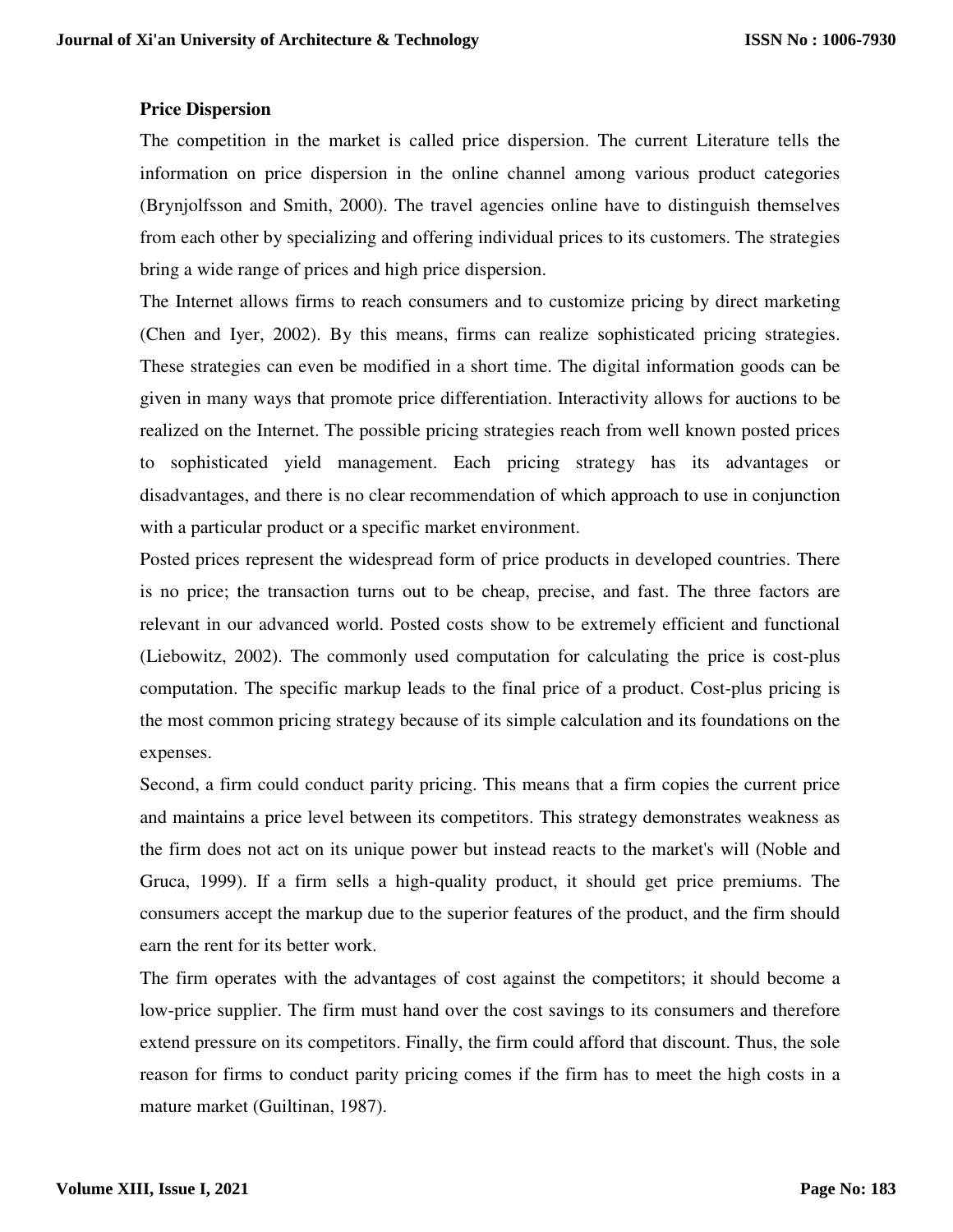The market conditions to pricing strategy are composed of easily detectable price changes (Nagel and Holden, 1995), changing total demand (Guiltinan, 1987), high factor capacity utilization (Noble and Gruca 1999), low market share (Kotler, 2006), and little product differentiation (Noble and Gruca1999). The third pricing strategy is to be a low-price supplier. If the firm obtains some cost advantages, it should be used and hand over to consumers (Nagle and Holden, 1995).

Consumers may consider these discounts and flock to the firm. A threat that could arise with the strategy is that the firm uses the deficiency of price knowledge in the market (Noble and Gruca, 1999).

All firms start to reduce the back prices, and in the end, the firm starting that price war may be worse off as before, and the price and cost spread scales down. If the competitor gets higher cost advantages and attracts additional consumers, it becomes worse. The firm's market environment to perform that kind of pricing is composed of a low market share, high brand elasticity, and little product differentiation (Noble and Gruca 1999). An aggressive price policy should be started in such a dynamic environment.

The agencies avoid comparison and competition (Clemons et al., 2002). Ancarani and Shankar (2004) explored the books and C.D.s and also found price dispersion higher online than offline. The 4% wider price range than with traditional stores in the case of pure retailers. Comparable results were examined by other authors (Iyer and Pazgal2003).

On the opposite end, the findings of lower price dispersion online imply higher price competition in this sales channel (Wernerfelt 1994, Morton et al., .2001). Less price dispersion in the online medium was found by studies on the car retail industry, C.D.s, DVDs, hardware, software, and consumer electronics (Pan et al. 2002b). Morton et al. (2001) state that online consumers are aware of the current price structure, and online prices have to be less dispersed. Price comparison sites encourage development. The life insurance displays less price dispersion owing to their online price comparison sites (Brown and Goolsbee, 2002). There was no apparent argument related to price dispersion. Some authors contend that price dispersion depends on the number of firms filling a particular market(Baye et al., 2004).

The price dispersion is a function of the product class, the number of firms and competitiveness of that market, and the brand strength of the incumbent firms.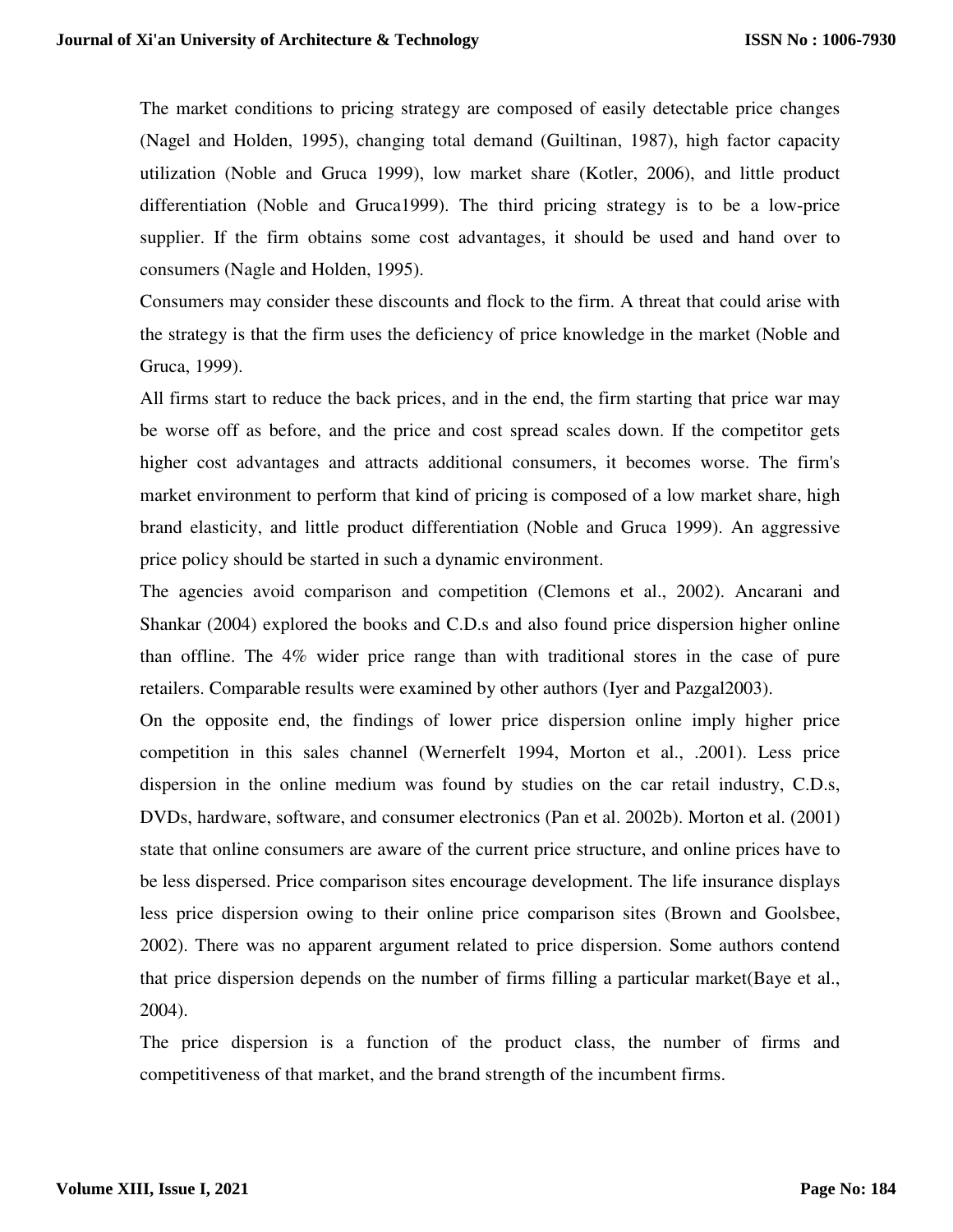### **Problems of Online Channel:**

The authors state that the issues of cannibalization, channel coordination, and channel conflicts get pronounced due to the nature of the Internet (Balasubramanian 1998). The online channel may not enhance consumer spending, partly due to a lack of cross-selling potential (e.g., Sullivan and Thomas 2004). The homogeneous goods like digital information goods force firms to compete on prices because they contain no other unique points. The individual criteria of digital information goods make these firms particularly very exposed to cannibalization (Bailey 1998, Shapiro and Varian 1999). Pricing analytics are the metrics and tools meant to evaluate the impact of pricing activities on the complete business, analyze the profitability the price points, and optimize a business's pricing strategy for maximum revenue.

It is visible that new technologies have changed the way people go shopping these days. People use technologies to search for information on a product online, purchase goods, and compare prices (Otto & Chung, 2000; Goersch, 2002; Steinfield et al., 2002).

Marketing Analytics enables e-commerce firms to use data more efficiently in driving a high conversion rate, improve decision making, and empower customers (Miller 2013). The opinion of transaction cost theory in e-commerce can benefit online companies by improving market transaction cost efficiency (Devaraj et al. 2002).

## **The rationale of Study-**

The literature review indicates that the prices in the market are dynamic and developing pricing strategies by using traditional technologies are obsolete. The paper explores the possibilities of using pricing analytics in generating pricing strategies in online retailing.





## **Objectives of Study-**

The Study has considered the following purposes-

1. To explore the use of pricing analytics in online retailing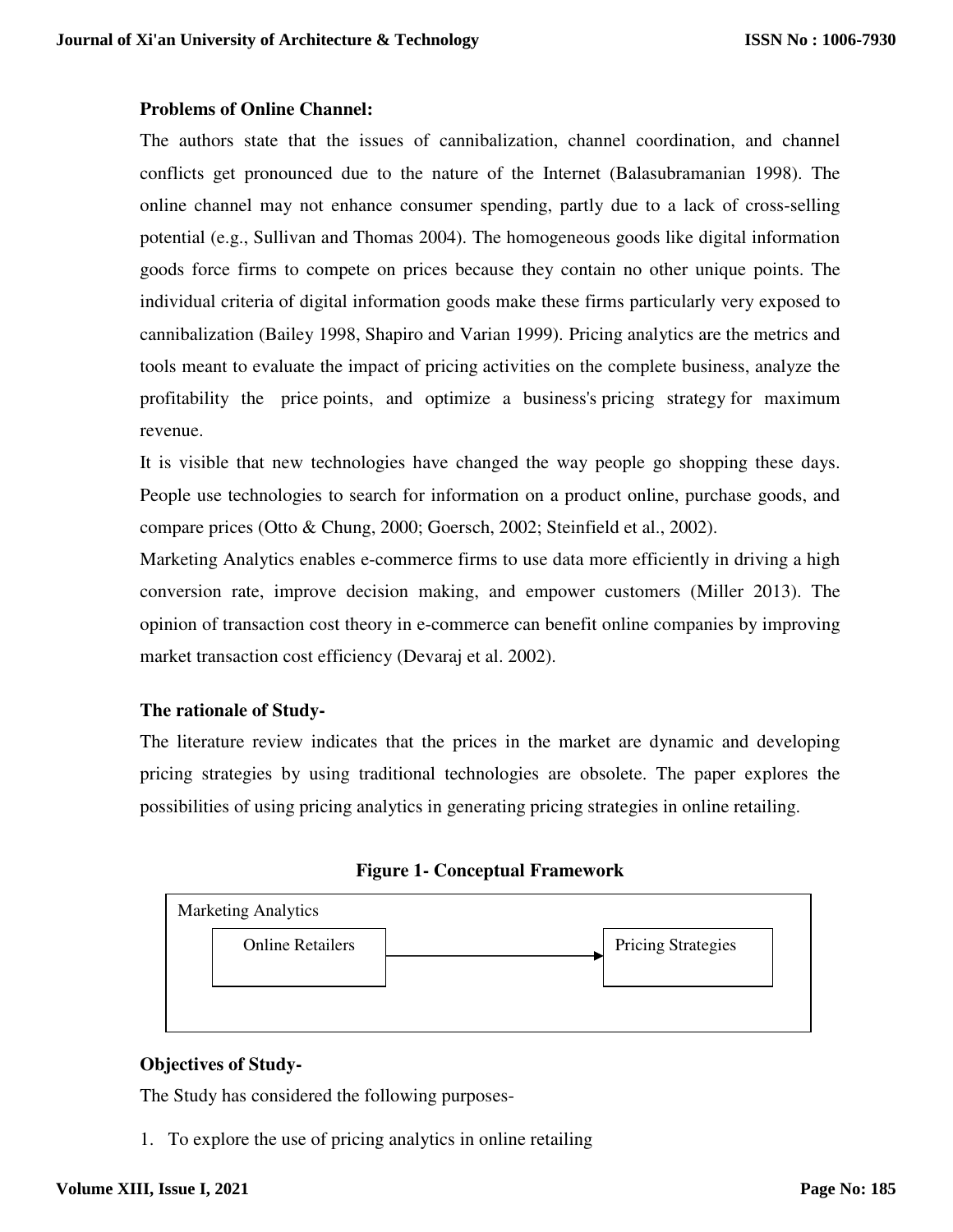2. To examine the opportunities of pricing analytics in developing the pricing strategies

### **Methodology-**

The extensive Literature is extracted on pricing strategies and online channels in online retailing. Qualitative research is used in the Study, and the method of data collection is one focus group with online retailers in the sampling areas—the possibilities of developing pricing strategies via marketing analytics. The four online retailers, namely Flipkart, Amazon, E bay, and Myntra of 4 cities of Tier 2, i.e., Ghaziabad, Agra Kanpur, and Lucknow (shown in Table 2) have been taken into consideration. The total eight managers and heads of these retailers were put in a focus group via zoom, and it continued for one hour, and the collection through moderation led to few analyses. The details of the authority of retailers are indicated in Table 1.

### **Data Analysis-**

### **Use of Pricing Analytics**

Marketing analytics enables online retail businesses to enhance pricing models. The online retail market is quite competitive. It is essential to say that online stores must offer the best prices to ensure sales. Pricing products in online retail are necessary to ensure the success of a brand. Online businesses must always be alert to monitor the pricing of the products in their stores. The online stores can predict trends in product prices, taking advantage of festivals or periods of high visitor traffic on their virtual store. With the use of pricing analytics, online retail businesses can create enhanced product pricing models, determining the optimum prices to maximize conversions effectively.

Marketing analytics capabilities in a robust analytics solution analyze historical data for various products and customer responses towards past pricing trends and evaluate competitor pricing in building suitable pricing models for online retail businesses. Pricing analytics can also help an online business decide the optimum prices for its products through useful analysis of customer sentiments related to pricing. The online retailers gain valuable insights about the highest price their customers are prepared to pay for any product.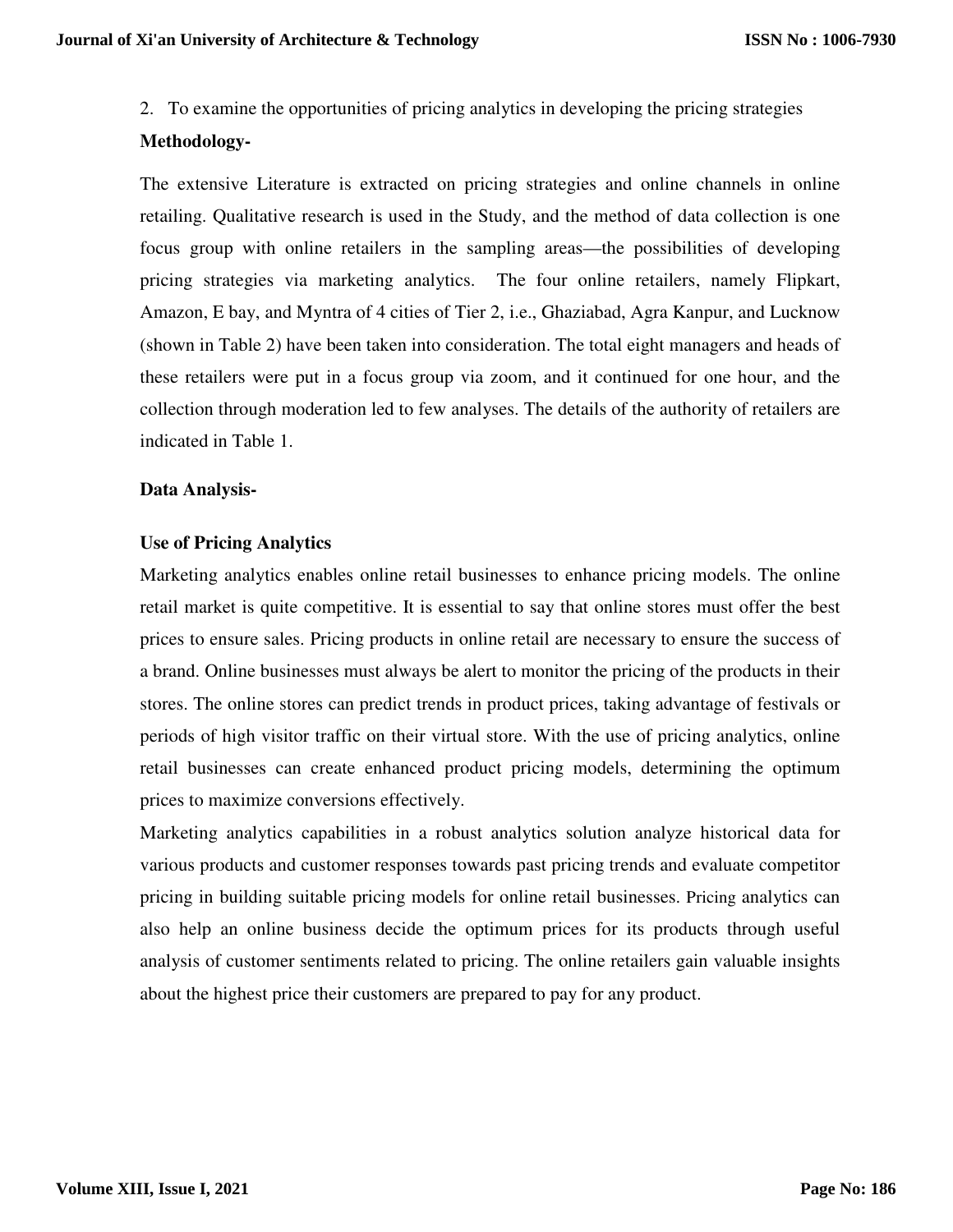| <b>Retailer</b> | <b>Designation</b> |
|-----------------|--------------------|
| <b>Myntra</b>   | <b>Manager</b>     |
|                 | <b>Head</b>        |
| <b>Flipkart</b> | <b>Manager</b>     |
|                 | <b>Head</b>        |
| <b>Amazon</b>   | <b>Manager</b>     |
|                 | <b>Head</b>        |
| eBay            | <b>Manager</b>     |
|                 | <b>Head</b>        |

| <b>Table 1- Retailers Title</b> |  |  |  |
|---------------------------------|--|--|--|
|---------------------------------|--|--|--|

|  |  |  | <b>Table 2- Online Retailers responses</b> |
|--|--|--|--------------------------------------------|
|--|--|--|--------------------------------------------|

| <b>City</b> | <b>Retailers</b> | <b>Responses</b>                |
|-------------|------------------|---------------------------------|
|             |                  | Online analytics helps in       |
|             |                  | tracking the price wise         |
|             |                  | navigation of shoppers in e-    |
|             |                  | commerce sites. Also helps in   |
|             |                  | analyzing the profitability of  |
| Ghaziabad   |                  | price point                     |
|             |                  | Supports the profitability of   |
|             |                  | price point and thereby the     |
|             |                  | pricing strategies. Use of      |
|             |                  | analytics helps in making       |
| Agra        |                  | competitive strategies          |
|             |                  | Predictive analytics in pricing |
|             |                  | analytics support in predicting |
|             |                  | the right price of the products |
|             |                  | and the pricing strategies are  |
| Kanpur      |                  | also determined                 |
|             |                  | The descriptive analytics and   |
|             |                  | prescriptive analytics help in  |
|             | Myntra, Amazon,  | setting the prices online and   |
| Lucknow     | Flipkart, Ebay   | pricing strategies              |

'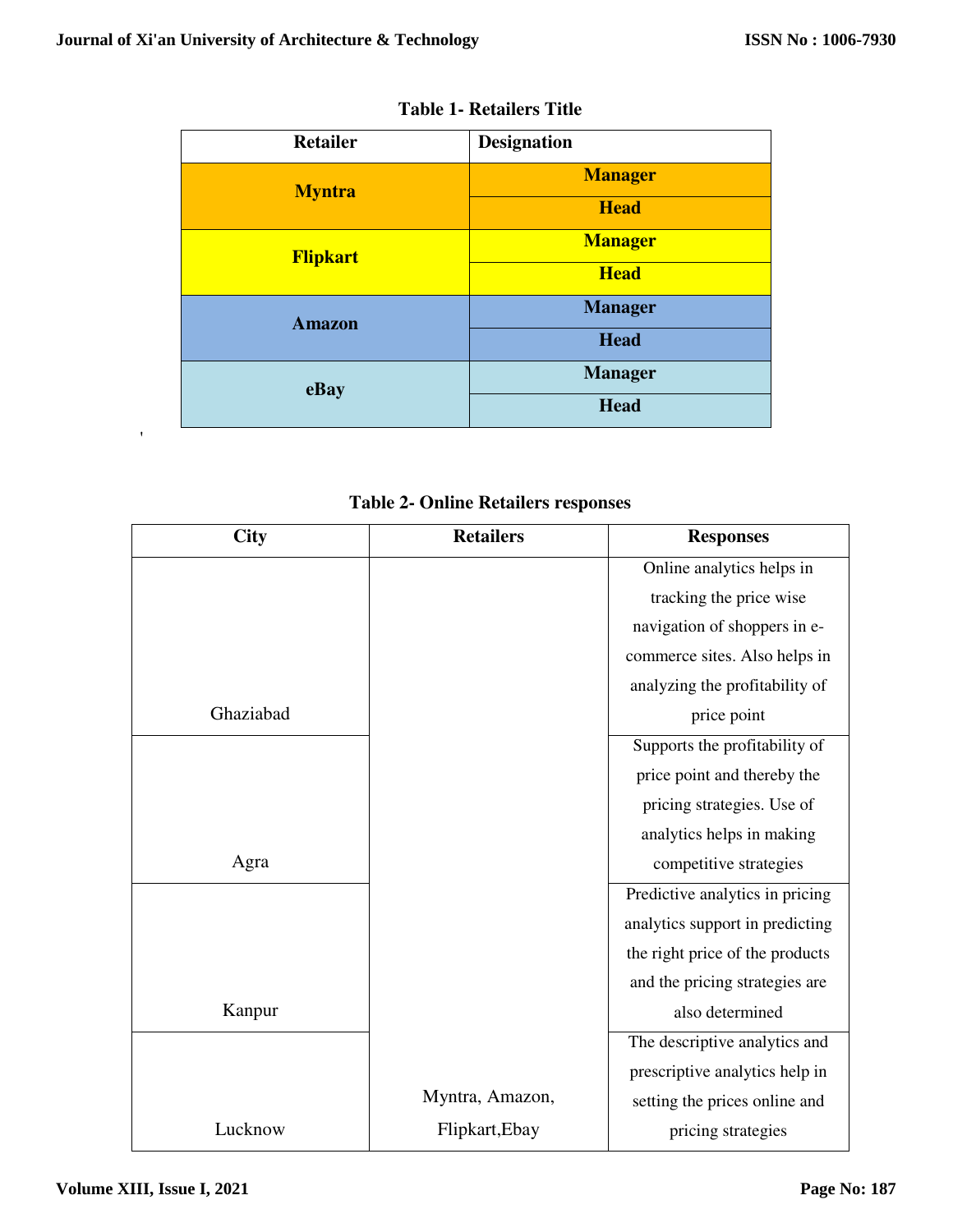The responses of the authority (Table2) amongst the four retailers led to further interpretations

### **Opportunities for Pricing Analytics in developing Pricing Strategies**

Online retailers are making focused efforts to improve product recommendation capabilities on their e-commerce platforms. By harnessing the potential of pricing analytics viz. predictive, descriptive, and prescriptive analytics, online retailers can gain deep insights about individual customers. The initiatives help them to offer targeted product recommendations based on analysis of past shopping history, store browsing patterns, and popular products or items within a specific price range.



**Figure 2- Word Cloud** 

#### **Findings-**

The Study indicates that online retailers benefit greatly by pricing analytics. The analytics enable the online retailing predictions and perform better in terms of the pricing. The strategies like price determination, price navigation, price tracking, and competitive pricing lead to uplift online retailing. Pricing of the products in online retail is necessary for the success of a brand. The descriptive component in pricing analytics helps to explore the past trends of pricing and determine the right price, the predictive analytics look for the proper price for future. Prescriptive pricing analytics provide the diagnostic measure for pricing. Online businesses must always be alert to monitor the pricing of the products in their stores. The online stores must predict trends in product prices, taking advantage of festivals or periods of high visitor traffic on their virtual store. The figure 2 indicates the role of analytics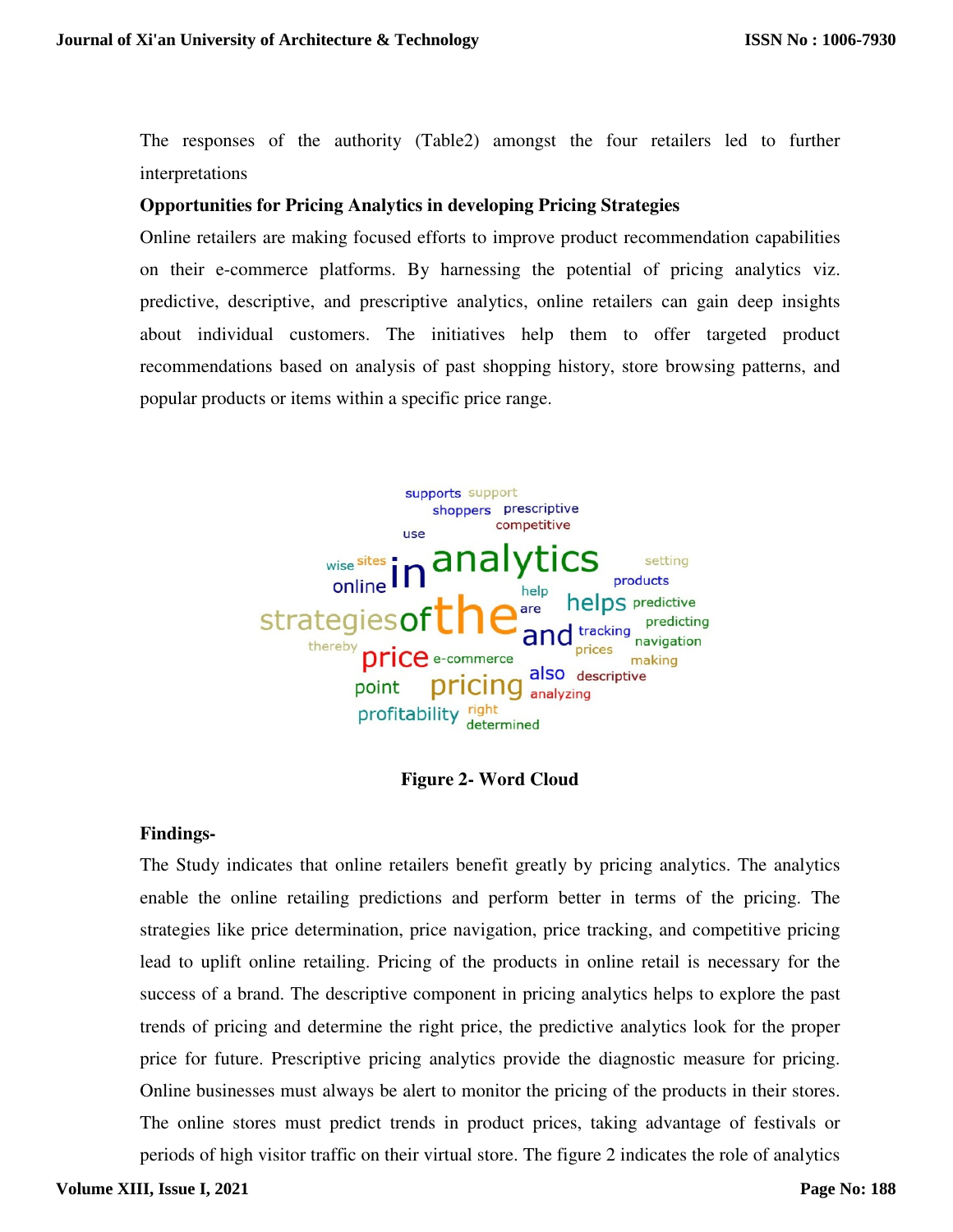in tracking, navigation, predicting, analyzing the profitability of prices. The pricing analytics is also one of the components of online strategies for online retailers.

### **Conclusion & Implications-**

The pricing analytics is the relevant tool for developing the pricing strategies for online retailing. With the use of pricing analytics, online retail businesses can create enhanced product pricing models, determining the optimum prices to maximize conversions effectively. The Study may be extended by academia for other marketing mix analytics in online businesses. The paper dramatically impacts the practitioners in the comprehension of the extensive role the pricing analytics has for the development of pricing strategies.

### **References-**

- A. Kushal, S. Moorthy, and V. Kumar, "Pricing for data markets," technical report, Tech. Rep., 2012.
- Alba, J., Lynch, J., Weitz, B., Janiszewkski, C., Lutz, R., Sawyer, A., et al. (1997). Interactive home shopping: consumer, retailer, and manufacturer incentives to participate in electronic marketplaces. Journal of Marketing, 61, 38−53.
- Amazon India closes in on Flipkart's dominance in e-commerce. (2017). (Retrieved from https://inc42.com/buzz/amazon-india-closes-in-on-flipkarts-dominance-inecommerce-market-forrester-report/
- Ancarani, Fabio, Venkatesh Shankar. 2004. Price levels and price dispersion within and across multiple retailer types: Further evidence and extension. Journal of the Academy of Marketing Science 32(2) 176–187.
- Armstrong, L. (1998), ``Anything you sell, I can sell cheaper", Business Week, December 14, pp. 130-2.
- Bailey, Joseph P., 1998. Intermediation and electronic markets: Aggregation and pricing in internet commerce. Ph.D. thesis, Massachusetts Institute of Technology.
- Bakos, Y. (1997), ``Reducing buyer search costs: implications for electronic marketplaces", Management Science, Vol. 43, December, pp. 1676-92.
- Balasubramanian, Sridhar. 1998. Mail versus mall: A strategic analysis of competition between direct marketers and conventional retailers. Marketing Science 17(3) 181– 195.
- Bareja, G., and Sain, M. (2014). Impact pricing strategy's an as promotional tool in the organized retail sector. International Journal of Informative & Futuristic Research. 1(6). pp. 16-41.
- Baye, M., Morgan, J., and Scholten, P. The Value of Information in an Online Consumers Electronic Market. Journal of Public Policy and Marketing, Spring 2003, 17-25.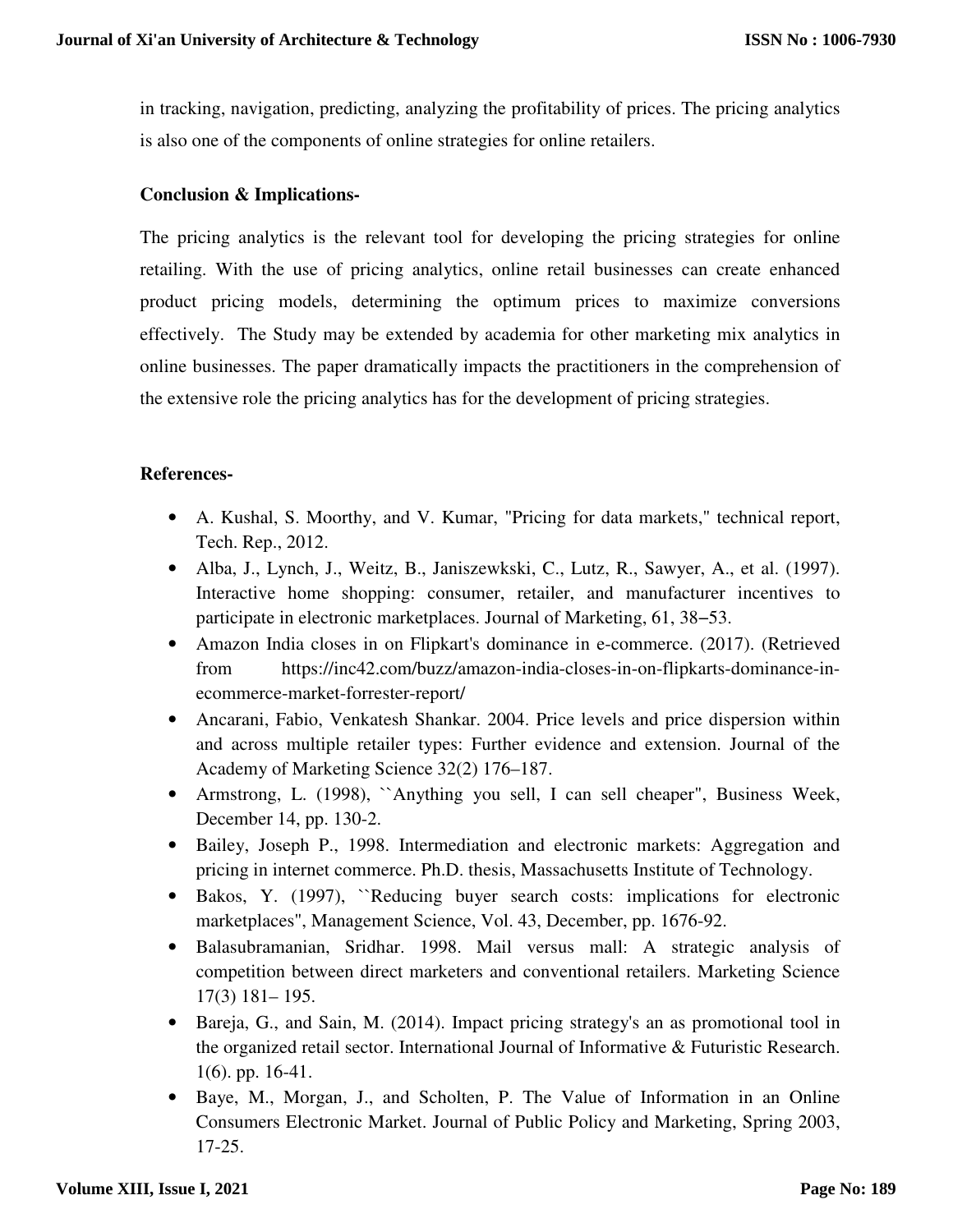- Baye, Michael R., John Morgan, Patrick Scholten. 2004. Price dispersion in the small and in the large: Evidence from an internet price comparison site. Journal of Industrial Economics 52(4) 463–496.
- Baye, Michael R., John Morgan. 2001. Information gatekeepers on the Internet and the competitiveness of homogeneous product markets. American Economic Review 91(3) 454–474.
- Bergen, Mark, Shantanu Dutta, Steven M. Shugan. 1996. Branded variants: A retail perspective. Journal of Marketing Research 33(1) 9–19.
- Brown, Jeffrey R., Austan Goolsbee. 2002. Does the Internet make markets more competitive? Evidence from the life insurance industry. The Journal of Political Economy 110(3) 481–507.
- Campbell, Colin, Gautam Ray, Waleed A. Muhanna. 2005. Search and collusion in electronic markets. Management Science 51(3) 497–507
- Chen, P. and Hitt, L. M. Understanding Price Dispersion in Internet-Enabled Markets. Working Paper, Carnegie Mellon University, Pittsburgh, PA, 2003.
- Clay, K., Krishnan, R. and Wolff, E. Prices and Price Dispersion on the Web: Evidence From The Online Book Industry, Journal of Industrial Economics, December 2001, 521-539.
- Clemons, Eric K., Il-Horn Hann, Lorin M. Hitt. 2002. Price dispersion and differentiation in online travel: An empirical investigation. Management Science 48(4) 534–549.
- D. Niyato, D. T. Hoang, N. C. Luong, P. Wang, D. I. Kim, and Z. Han, "Smart data pricing models for the Internet of Things: A bundling strategy approach," IEEE Network, vol. 30, no. 2, pp. 18–25, 2016.
- D. Niyato, M. A. Alsheikh, P. Wang, D. I. Kim, and Z. Han, "Market model and optimal pricing scheme of big data and Internet of Things (IoT)," in Communications (ICC), 2016 IEEE International Conference on. IEEE, 2016, pp. 1–6.
- Davis, Michael C., and James D. Hamilton. (2004) "Why Are Prices Sticky? The Dynamics of Wholesale Gasoline Prices," Journal of Money, Credit and Banking 36: 17–37.
- Devaraj, S., Fan, M., & Kohli, R. (2002). Antecedents of B2C channel satisfaction and preference: validating e-commerce metrics. *Information Systems Research*, *13*, 316–333.
- Fang-Fang, Tang, Xiaolin Xing. 2001. Will the growth of multi-channel retailing diminish the pricing efficiency of the web? Journal of Retailing 77(3) 319–333.
- Friedman, Lawrence G., Timothy R. Furey. 2003. The Channel Advantage. Butterworth Heinemann, Oxford.
- Frost, R., Strauss, J. (2013). E-marketing. Pearson Prentice Hall. Upper Saddle River, NJ
- Geyskens, Inge., Katrijn J.P. Gielens. and Marnik Dekimpe. (2002), "The Market Valuation of Internet Channel Additions." Journal of Marketing, 66 (2), 102-119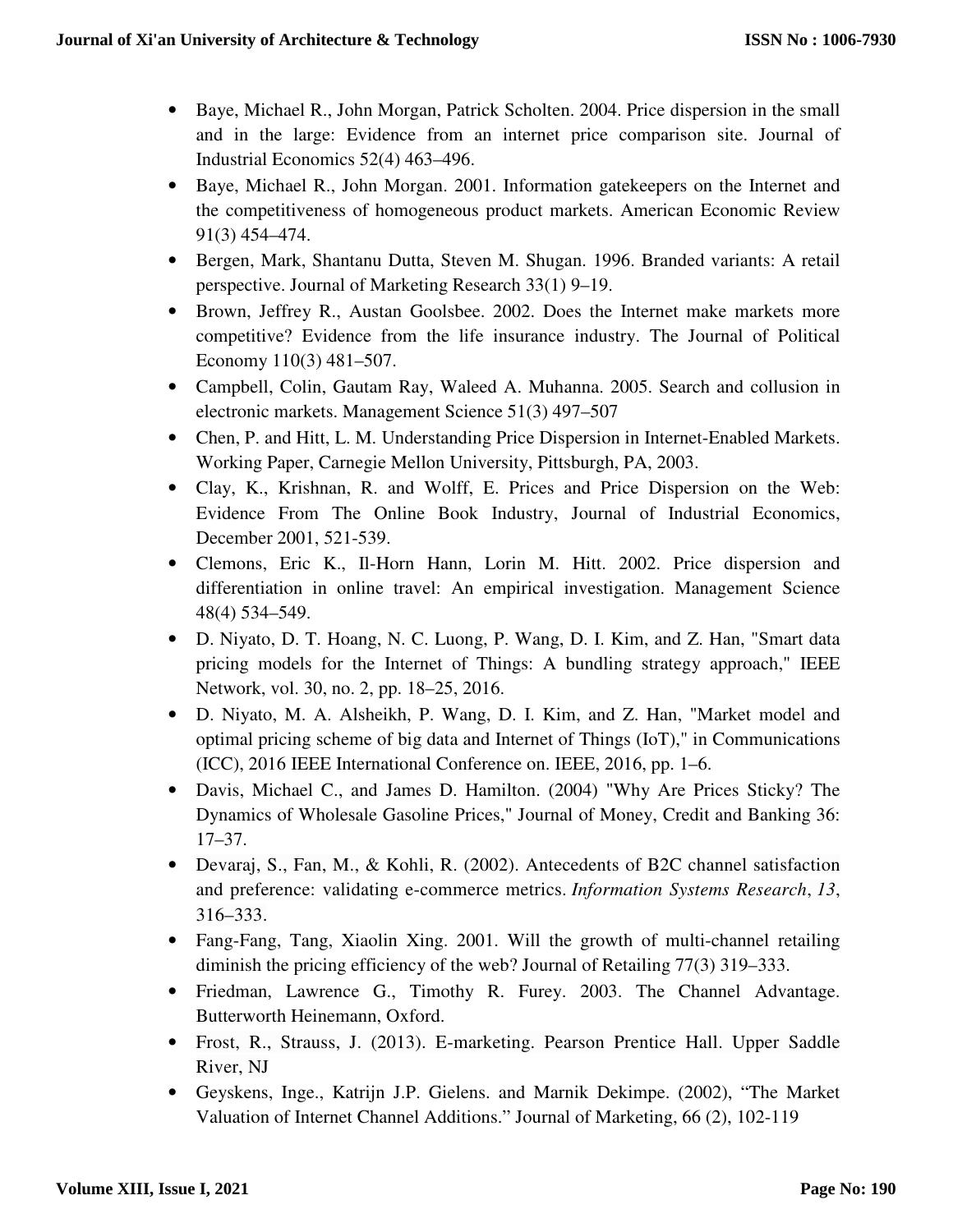- Goersch, D. (2002, June). Multi-channel Integration And Its Implications For Retail Web Sites. In ECIS (pp. 748-758).
- Guiltinan, Joseph P., 1987. The price bundling of services: A normative framework. Journal of Marketing 51(2) 74–85.
- Gurley, J.W. (1999), ``Buy.com may fail, but if it succeeds, retailing may never be the same", Fortune, Vol. 139, January 11, pp. 150-2.
- H. Yu and M. Zhang, "Data pricing strategy based on data quality," Computers & Industrial Engineering, vol. 112, pp. 1–10, 2017.
- Holden, R. K., and Nagle, T. T. (1998). Kamikaze Pricing; When Penetration Strategies Run Amok, Marketers Can Find Themselves In A Dive-Bomb Of No Return.
- Iyer, Ganesh, Amit Pazgal. 2003. Internet shopping agents: Virtual co-location and competition. Marketing Science 22(1) 85–106.
- Jindoliya, Deepika. (2016). International Journal of Scientific & Engineering Research, Volume 7, Issue 10, October-2016 487 ISSN 2229-5518.
- Kotler, P. and Armstrong, G. (2006). Principles Of Marketing; 12th Edition, Prentice-Hall.
- Kumar, P. (2013), Organised retail sector: Future. Challenges and opportunities in India, International Journal of Computing and Business Research, 4(1).
- Kumar Rohit. (2014). The impact of pricing strategy in the retail sector. International Journal of Marketing and Technology, 4(4), 161-174.
- Lee, Zoonky, Sanjay Gosain. 2002. Longitudinal price comparison for music C.D.s in electronic and brick-and-mortar markets: Pricing strategies in emergent electronic commerce. Journal of Business Strategies 19(1) 55–71.
- Liang, Ting-Peng, Jin-Shiang Huang. 1998. An empirical study on consumer acceptance of products in electronic markets: A transaction cost model. Decision Support Systems 24(1) 29–43.
- Liebowitz, Stan. 2002. Re-Thinking the Network Economy: The True Forces That Drive the Digital Marketplace. American Management Association
- Litan, R.E., and Rivlin, A.M. "Projecting the Economic Impact of the Internet," American Economic Review, 91 (2), May 2001, pp. 313-317.
- Lynch, John G., Dan Ariely. 2000. Wine online: Search costs affect competition on price, quality, and distribution. Marketing Science 19(1) 83–103.
- Mehta, Nitin, Surendra Rajiv, Kannan Srinivasan. 2003. Price uncertainty and consumer search: A structural model of the consideration set formation. Marketing Science 22(1) 58–84.
- Malinowski, B. (1922). Argonauts of the Western Pacific: An account of native enterprise and adventure in the Archipelagoes of Melanesian New Guinea. London: Routledge and Kegan Paul (Enhanced Edition reissued Long Grove, IL: Waveland Press, 2013).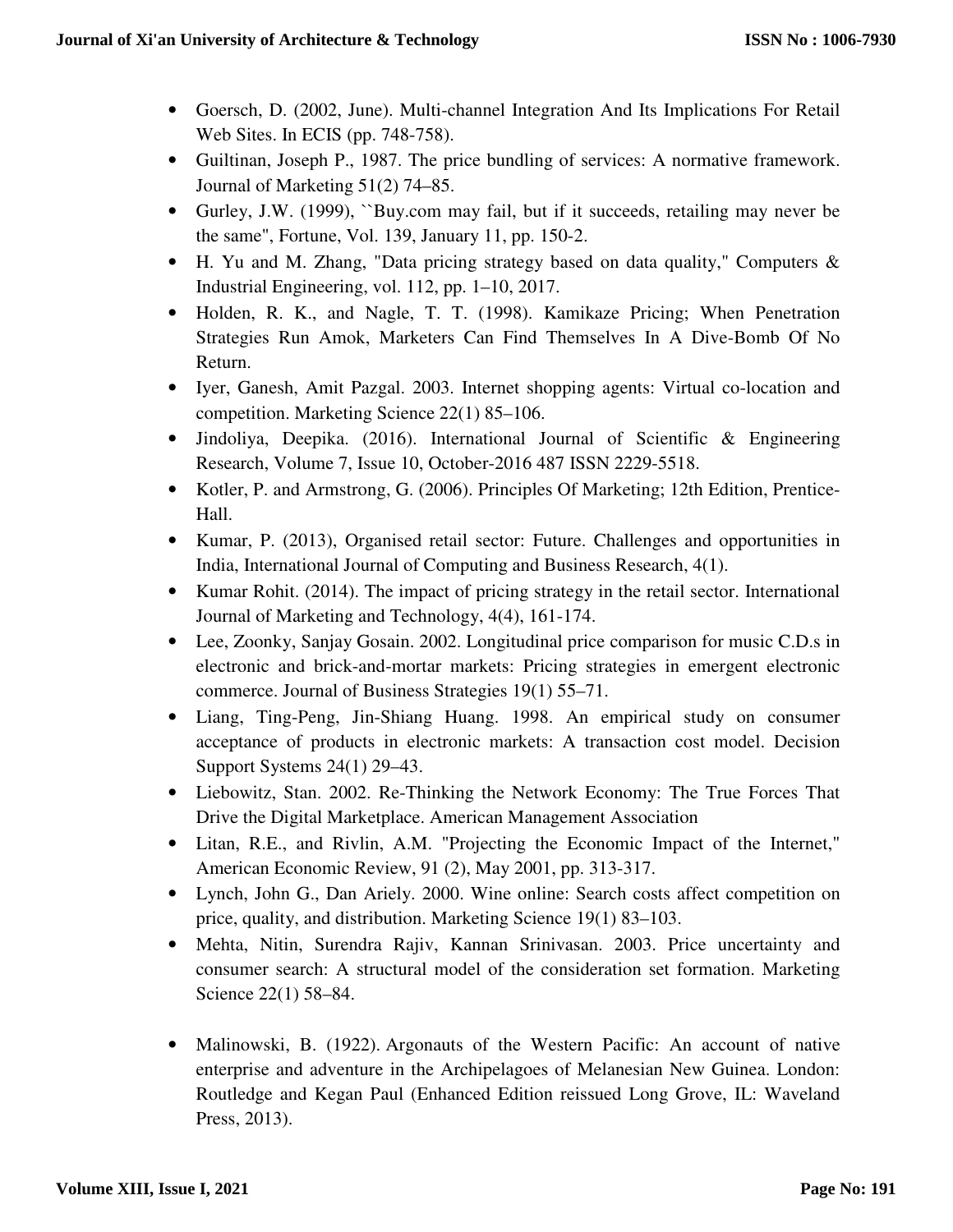- Miller, G. (2013). Six ways To use "big data" To increase operating margins By 60 %. Available at: http://upstreamcommerce.com/blog/2012/04/11/6-ways-big-dataincrease-operating-margins-60-part-2 (Accessed 2nd of March, 16).
- Nagle, T. T., R. K. Holden. 1995. The Strategy and Tactics of Pricing. Prentice-Hall.
- Noble, P. M., and Gruca, T. S. (1999), Industrial Pricing: Theory and Managerial Practice, Marketing Science, Vol. 18 (3): 435-454.
- Odlyzko, Andrew. 1996. The bumpy road of electronic commerce. In WebNet 96 World Conf. Web Soc. Proc., H. Maurer, ed., AACE 378–389.
- Otto, J.R., & Chung, Q.B. (2000). A Framework for Cyber Enhanced Retailing: Integrating E-Commerce Retailing with Brick-and-Mortar Retailing. *Electronic Markets, 10*, 185-191.
- Overby E., Forman C. The effect of electronic commerce on geographic purchasing patterns and price dispersion. Management Science 2014; 61(2), 431-453.
- P. Koutris, P. Upadhyaya, M. Balazinska, B. Howe, and D. Suciu, "Query-based data pricing," Journal of the ACM (JACM), vol. 62, no. 5, p. 43, 2015.
- Pan, Xing, Brian T. Ratchford, Venkatesh Shankar. 2002a. Can price dispersion in online markets be explained by differences in e-tailer service quality? Journal of the Academy of Marketing Science 30(4) 433–445.
- R. K. Chellappa and A. Mehra, "Versioning 2.0: A product line and pricing model for information goods under usage constraints and with R&D costs," in Conf. Inform. Systems Technol., Minneapolis, MN, Oct, 2013, pp. 5–6.
- Reibstein, David J. 2002. What attracts customers to online stores, and what keeps them coming back? Academy of Marketing Science. Journal 30(4) 465–473
- Reynolds, Jonathan. 2002. Charting the multi-channel future: Retail choices and constraints. International Journal of Retail and Distribution Management 30(11) 530– 535.
- S. A. Fricker and Y. V. Maksimov, "Pricing of data products in data marketplaces," in International Conference of Software Business. Springer, 2017, pp. 49–66.
- S. Sen, C. Joe-Wong, S. Ha, and M. Chiang, "Smart Data Pricing (SDP): Economic solutions to network congestion," Recent Advances in Networking, vol. 1, pp. 221– 274, 2013.
- Salop, Steven C. 1979. Monopolistic competition with outside goods. The Bell Journal of Economics 10(1) 141–156.
- Shapiro, C., H. Varian. 1999. Information Rules. Harvard Business School Press.
- Skiera, Bernd. 2000. Electronic Commerce, chap. Preispolitik und Electronic Commerce - Preisdifferenzierung im Internet. Munchen, 117–130
- Smith, Michael D., Erik Brynjolfsson. 2001. Consumer decision-making at an internet shopbot: Brand still matters. Journal of Industrial Economics 49(4) 541–558.
- Smart Practices around competitive pricing in e-commerce. (Retrieved from https://retail.franchiseindia.com/article/technology/ecommerce/8-smart-practicesaround-competitive-pricing-in-eCommerce.a5051/).